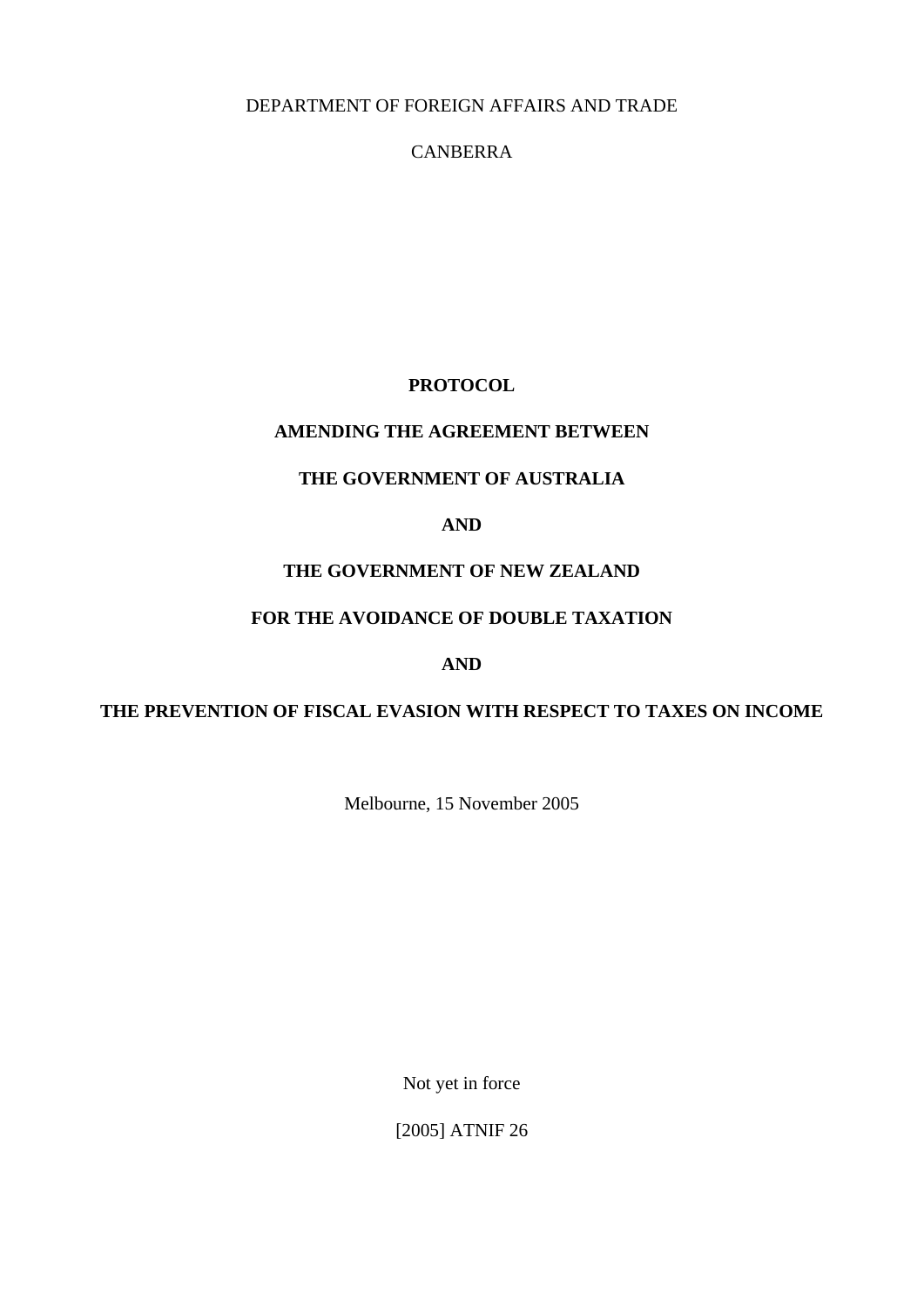PROTOCOL AMENDING THE AGREEMENT BETWEEN THE GOVERNMENT OF AUSTRALIA AND THE GOVERNMENT OF NEW ZEALAND FOR THE AVOIDANCE OF DOUBLE TAXATION AND THE PREVENTION OF FISCAL EVASION WITH RESPECT TO TAXES ON INCOME.

The Government of Australia and the Government of New Zealand,

Desiring to amend the Agreement between the Government of New Zealand and the Government of Australia for the avoidance of double taxation and the prevention of fiscal evasion with respect to taxes on income signed at Melbourne on the  $27<sup>th</sup>$  day of January 1995 (in this Protocol referred to as "the Agreement"),

Have agreed as follows:

#### **ARTICLE 1**

Article 2 of the Agreement is amended by inserting:

- "3. Notwithstanding paragraphs 1 and 2, the taxes to which Articles 26 and 27 shall apply are:
	- a) in the case of New Zealand, taxes of every kind and description imposed under its tax laws; and
	- b) in the case of Australia, taxes of every kind and description imposed under the federal tax laws administered by the Commissioner of Taxation."

### **ARTICLE 2**

Article 26 of the Agreement is omitted and the following Article is substituted:

*"Article 26* 

#### **EXCHANGE OF INFORMATION**

1. The competent authorities of the Contracting States shall exchange such information as is forseeably relevant for carrying out the provisions of this Agreement or to the administration or enforcement of the domestic law concerning taxes referred to in Article 2, insofar as the taxation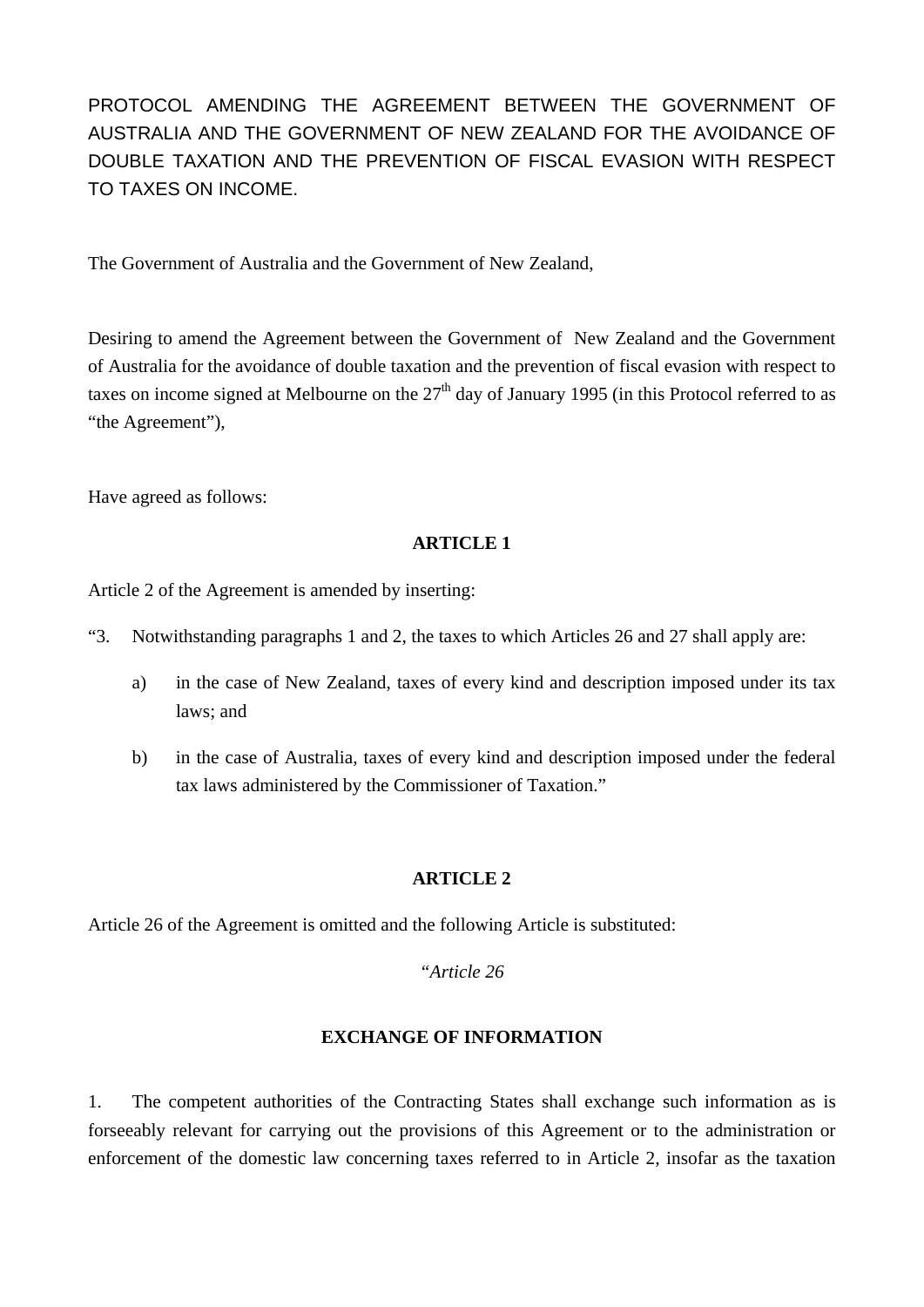thereunder is not contrary to the Agreement. The exchange of information is not restricted by Article 1.

2. Any information received under paragraph 1 by a Contracting State shall be treated as secret in the same manner as information obtained under the domestic law of that State and shall be disclosed only to persons or authorities (including courts and administrative bodies) concerned with the assessment or collection of, the enforcement or prosecution in respect of, the determination of appeals in relation to, the taxes referred to in paragraph 1, or the oversight of the above. Such persons or authorities shall use the information only for such purposes. They may disclose the information in public court proceedings or in judicial decisions.

3. In no case shall the provisions of paragraphs 1 and 2 be construed so as to impose on a Contracting State the obligation:

- a) to carry out administrative measures at variance with the law and administrative practice of that or of the other Contracting State;
- b) to supply information which is not obtainable by the competent authority under the law or in the normal course of the administration of that or of the other Contracting State;
- c) to supply information which would disclose any trade, business, industrial, commercial or professional secret or trade process, or information, the disclosure of which would be contrary to public policy (ordre public).

4. If information is requested by a Contracting State in accordance with this Article, the other Contracting State shall use its information gathering measures to obtain the requested information, even though that other State may not need such information for its own tax purposes. The obligation contained in the preceding sentence is subject to the limitations of paragraph 3 but in no case shall such limitations be construed to permit a Contracting State to decline to supply information solely because it has no domestic interest in such information.

5. In no case shall the provisions of paragraph 3 be construed to permit a Contracting State to decline to supply information solely because the information is held by a bank, other financial institution, nominee or person acting in an agency or a fiduciary capacity or because it relates to ownership interests in a person."

# **ARTICLE 3**

Article 27, Article 28 and Article 29 of the Agreement are renumbered as Article 28, Article 29 and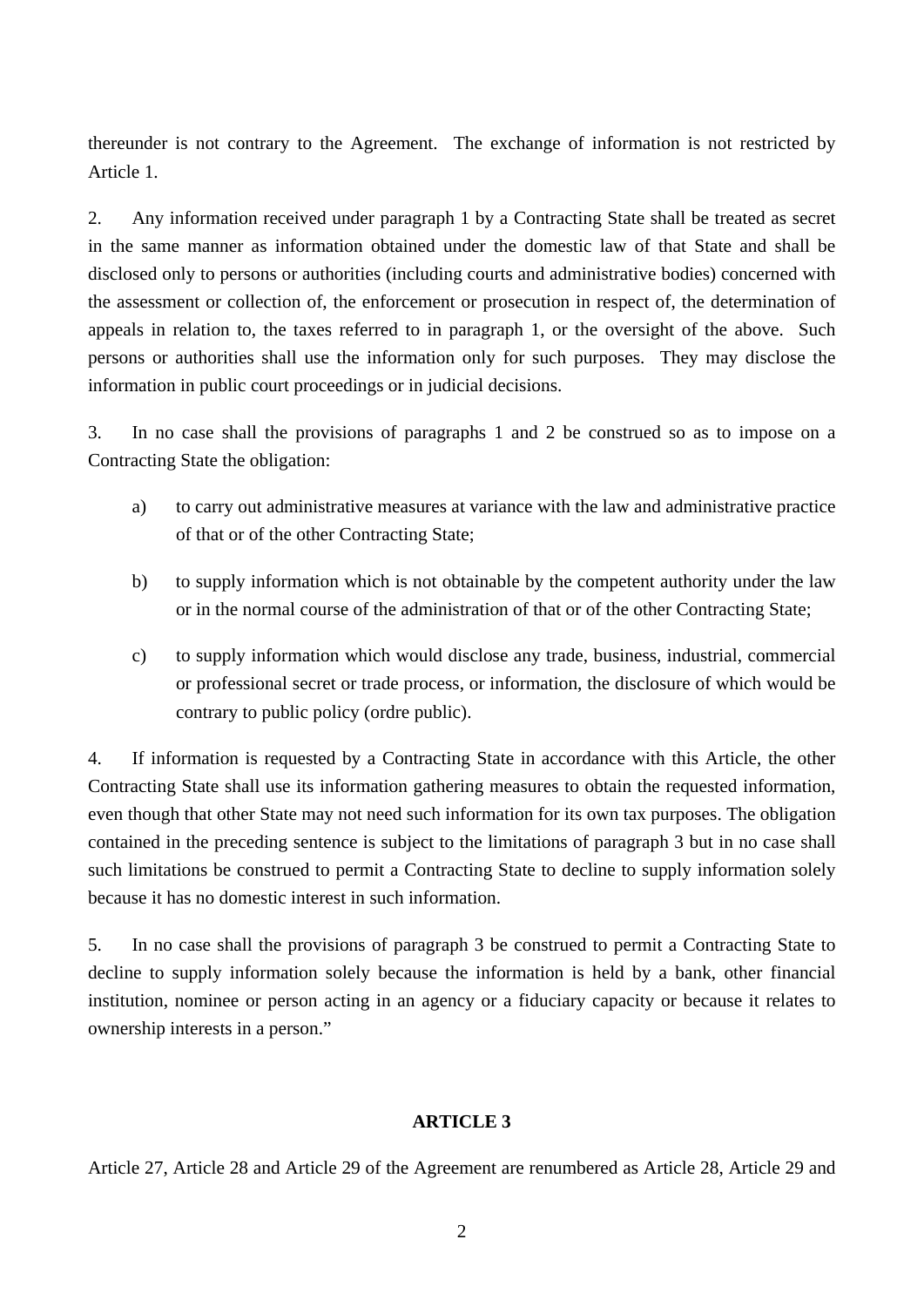Article 30 respectively.

#### **ARTICLE 4**

The Agreement is amended by inserting:

*"Article 27* 

#### **ASSISTANCE IN COLLECTION OF TAXES**

1. The Contracting States shall lend assistance to each other in the collection of revenue claims. This assistance is not restricted by Article 1. The competent authorities of the Contracting States may by mutual agreement settle the mode of application of this Article.

2. The term "revenue claim" as used in this Article means an amount owed in respect of taxes referred to in Article 2, insofar as the taxation thereunder is not contrary to this Agreement or any other instrument to which the Contracting States are parties, as well as interest, administrative penalties and costs of collection or conservancy related to such amount.

3. When a revenue claim of a Contracting State is enforceable under the law of that State and is owed by a person who, at that time, cannot, under the law of that State, prevent its collection, that revenue claim shall, at the request of the competent authority of that State, be accepted for purposes of collection by the competent authority of the other Contracting State. That revenue claim shall be collected by that other State in accordance with the provisions of its law applicable to the enforcement and collection of its own taxes as if the revenue claim were a revenue claim of that other State.

4. When a revenue claim of a Contracting State is a claim in respect of which that State may, under its law, take measures of conservancy with a view to ensure its collection, that revenue claim shall, at the request of the competent authority of that State, be accepted for purposes of taking measures of conservancy by the competent authority of the other Contracting State. That other State shall take measures of conservancy in respect of that revenue claim in accordance with the provisions of its law as if the revenue claim were a revenue claim of that other State even if, at the time when such measures are applied, the revenue claim is not enforceable in the first-mentioned State or is owed by a person who has a right to prevent its collection.

5. Notwithstanding the provisions of paragraphs 3 and 4, a revenue claim accepted by a Contracting State for purposes of paragraph 3 or 4 shall not, in that State, be subject to the time limits or accorded any priority applicable to a revenue claim under the law of that State by reason of its nature as such. In addition, a revenue claim accepted by a Contracting State for the purposes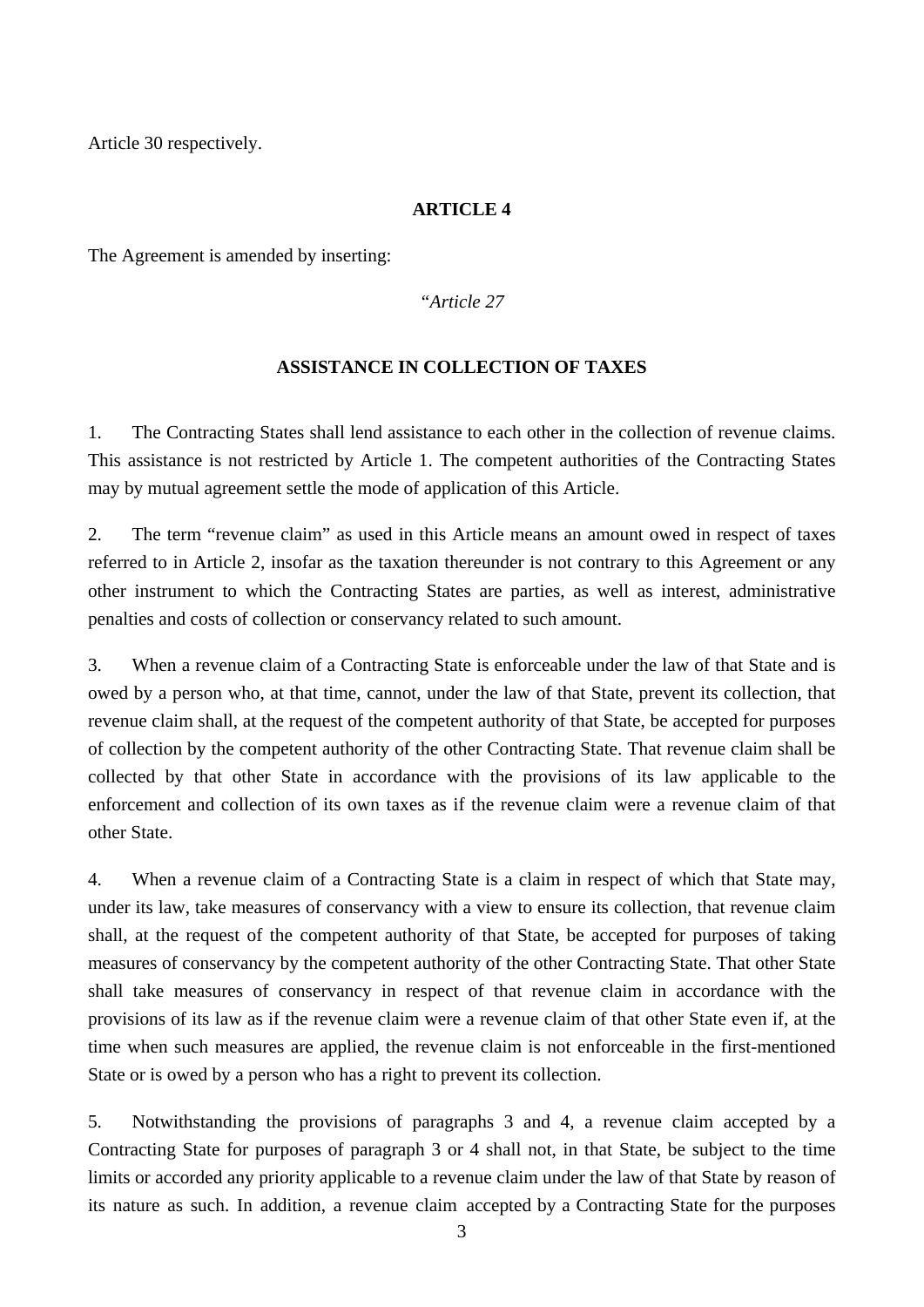of paragraph 3 or 4 shall not, in that State, have any priority applicable to that revenue claim under the law of the other Contracting State.

6. Proceedings with respect to the existence, validity or the amount of a revenue claim of a Contracting State shall not be brought before the courts or administrative bodies of the other Contracting State.

7. Where, at any time after a request has been made by a Contracting State under paragraph 3 or 4 and before the other Contracting State has collected and remitted the relevant revenue claim to the first-mentioned State, the relevant revenue claim ceases to be

- a) in the case of a request under paragraph 3, a revenue claim of the first-mentioned State that is enforceable under the law of that State and is owed by a person who, at that time, cannot, under the law of that State, prevent its collection, or
- b) in the case of a request under paragraph 4, a revenue claim of the first-mentioned State in respect of which that State may, under its law, take measures of conservancy with a view to ensure its collection

the competent authority of the first-mentioned State shall promptly notify the competent authority of the other State of that fact and, at the option of the other State, the first-mentioned State shall either suspend or withdraw its request.

8. In no case shall the provisions of this Article be construed so as to impose on a Contracting State the obligation:

- a) to carry out administrative measures at variance with the law and administrative practice of that or of the other Contracting State;
- b) to carry out measures which would be contrary to public policy (ordre public);
- c) to provide assistance if the other Contracting State has not pursued all reasonable measures of collection or conservancy, as the case may be, available under its law or administrative practice;
- d) to provide assistance in those cases where the administrative burden for that State is clearly disproportionate to the benefit to be derived by the other Contracting State;
- e) to provide assistance if that State considers that the taxes with respect to which assistance is requested are imposed contrary to generally accepted taxation principles."